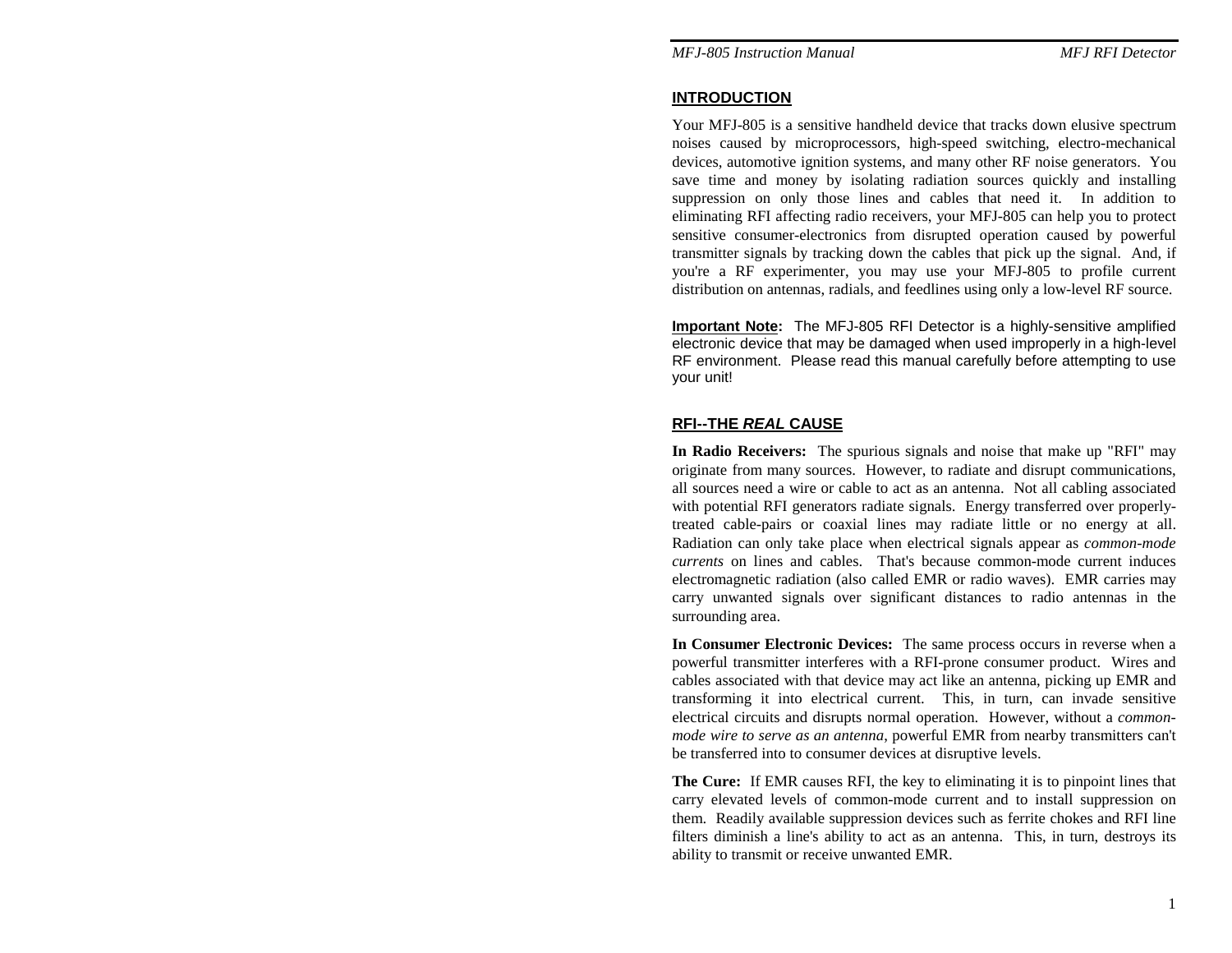### **HOW YOUR MFJ-805 WORKS**

The MFJ-805 is a highly-sensitive RF-current meter that picks up low-level common-mode energy over a wide frequency range. This energy is detected, boosted in strength by a high-gain dc amplifier IC, and applied to a sensitive meter movement. The MFJ-805 responds to common-mode current at or *below*  levels likely to cause a RFI problem. Consequently, if you have an interference problem, your MFJ-805 can detect it easily!

- **1. Eliminating Computer Hash and RFI in Communication Receivers:**  With today's explosion of electronic consumer products, communication radios are frequently plagued by hash, birdies, and transient noises. Your MFJ-805 tells you which specific interconnecting cables in the area are "hot" with RF. You treat only the offending lines, and ignore the rest. Your RFI Detector also works in mobile installations for ferreting out alternator hash, ignition pulses, and microprocessor noise on feedlines and power leads. There's no faster or better way to isolate and block RF interference!
- **2. Eliminating RFI in Consumer Devices:** The MFJ-805 also isolates cables picking up high levels of RF energy from local transmitters, and indicates when you've suppressed the problem. In most cases, *you can substitute a signal generator for the offending transmitter* to run your tests. Your meter can detect signals picked up by cables and wiring--even if they're attenuated 50 dB below the source! This lets you resolve many problems at very low power, avoiding on-air interference and exposing yourself to high EMR levels.

**Important Note:** For a low-level RF source, we recommend driving the transmitter antenna with a 50-ohm signal generator set for +10 dBm output, or connecting a MFJ-259 Antenna Analyzer to the antenna. The signal source should be set for the transmitter's usual operating frequency.

**3. Using Your MFJ-805 Research and Testing:** The MFJ-805 also works in conjunction with low-power RF generators to plot current distribution on antennas, networks, ground systems, and control lines. With a low-level RF source applied, you may work legally and safely inside or outside of your licensed frequency allocations (note that the detector coil may interact with elements under test, altering antenna characteristics somewhat).

**Important Precaution:** This device uses a highly efficient clamp-on RFcurrent detector in combination with a high-gain dc-servo amplifier. To avoid potential damage, please use with caution around high-power transmitters.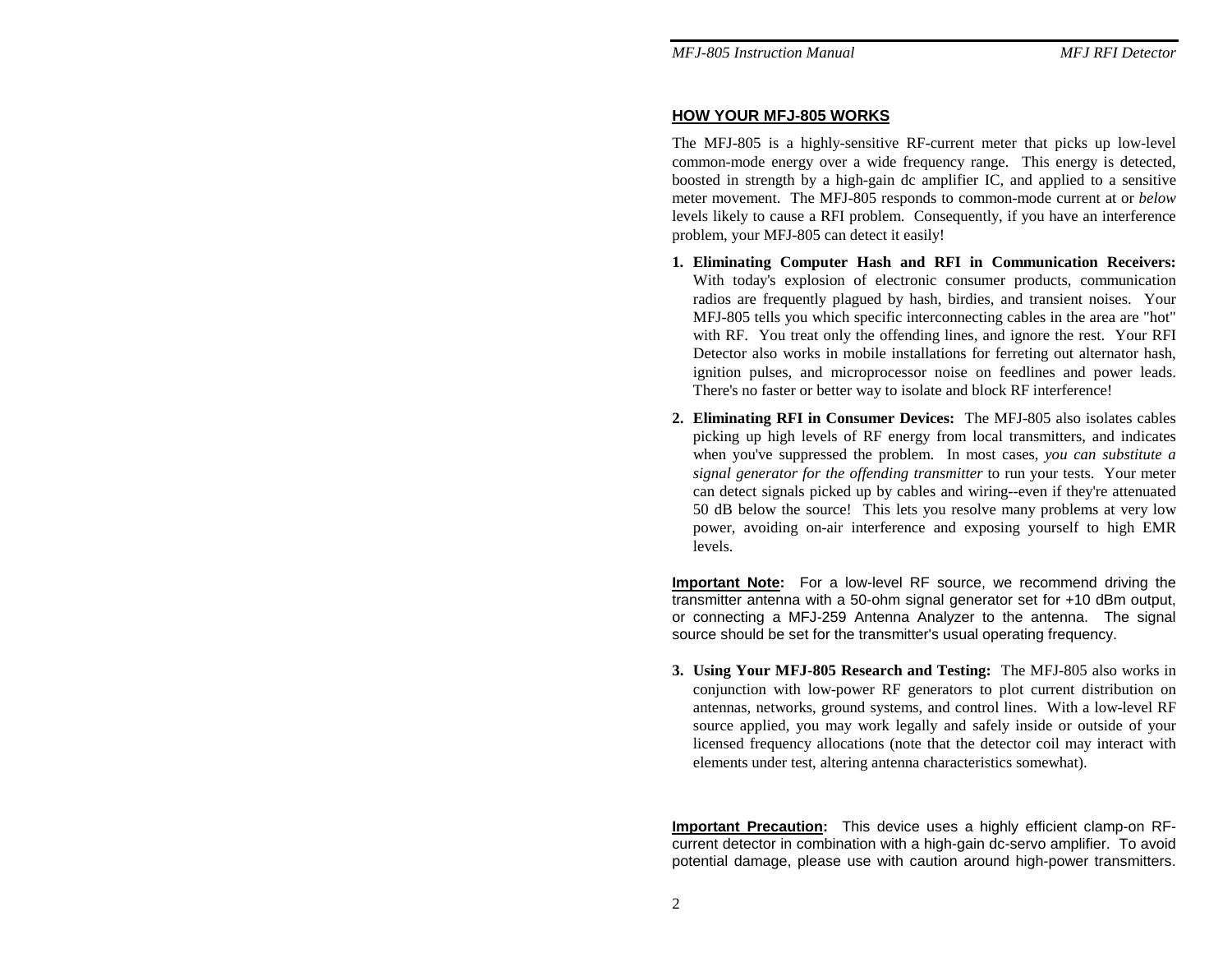#### *MFJ-805 Instruction Manual*

**MFJ RFI Detector** 

*As long as the sensor isn't clamped around a cable, there's minimal risk of damage.* However, avoid analyzing transmission lines or antenna circuits carrying more than +20 dBm (100 mW) or 50-mA of RF energy. To check lines where unknown current levels are present, *turn meter Sensitivity fully counter-clockwise (down) before clamping the sensor onto any cable!* If the meter "pins" with the sensitivity turned down, unclamp the sensor at once- unsafe RF levels may be present.

### **TYPICAL SPECIFICATIONS**

| $-6$ dB bandwidth 3-30 MHz |  |
|----------------------------|--|
|                            |  |
|                            |  |
|                            |  |
|                            |  |

### **CONTROLS AND OPERATION**



- **1.** Click *Sensitivity* from the *Off* position to minimum sensitivity (CCW).
- **2.** Clamp the sensor onto the cable being tested.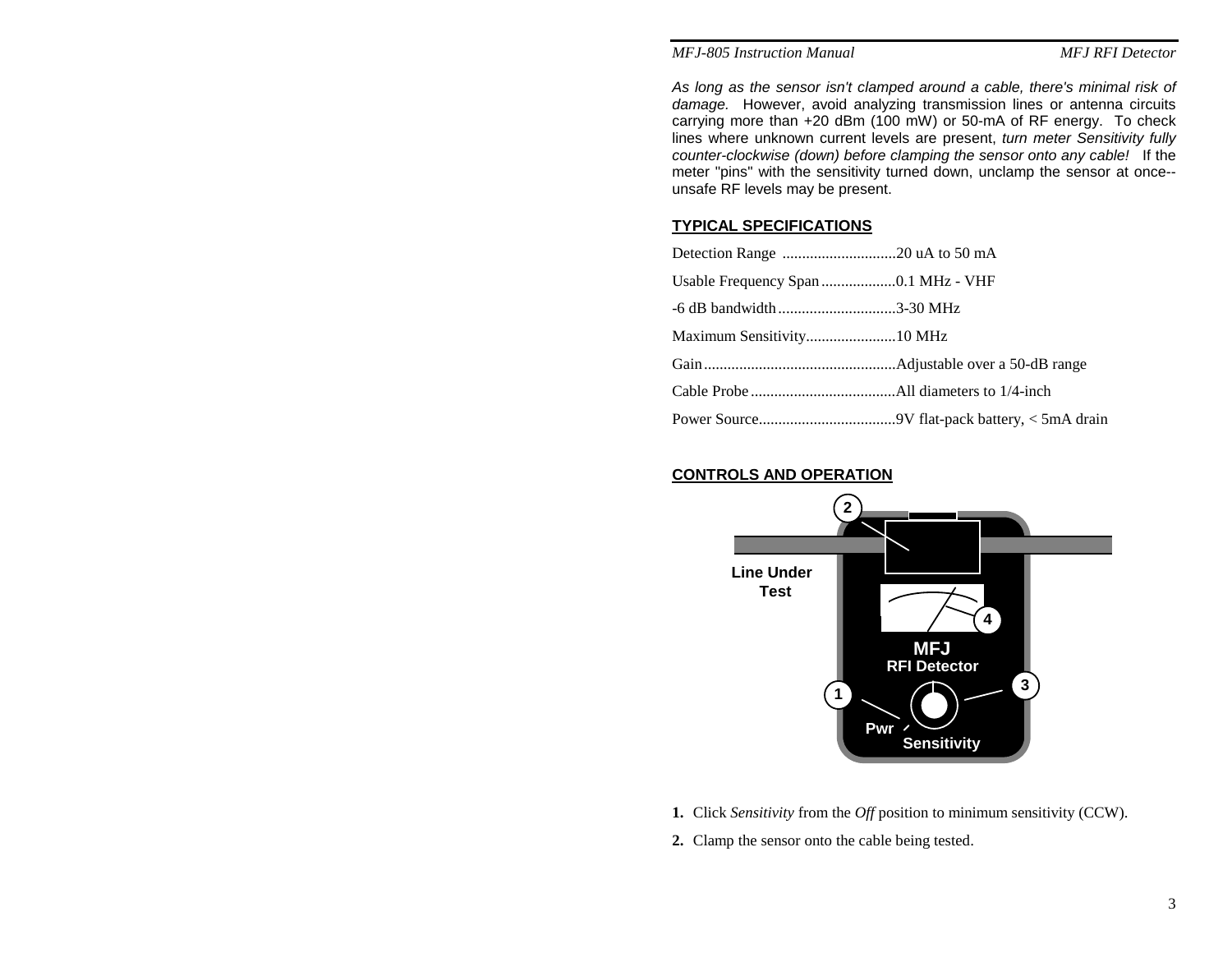#### *MFJ-805 Instruction Manual MFJ RFI Detector*

**3.** Advance *Sensitivity.* Meter will deflect if RF current is present.

**4.** Stop if meter reaches a reading of "8" and check the *Sensitivity* scale reading.

**Interpreting Meter Readings:** The chart below interprets meter readings in term of a cable's potential to generate RFI. Use as a guideline when surveying interconnecting cables on pc-computers and other electronic devices:

| <b>Sensitivity Setting</b><br><b>Meter Reading</b> | <b>Potential Severity of RFI Problem</b>          |
|----------------------------------------------------|---------------------------------------------------|
| 0 dB, 1/10 scale                                   | Very Clean--Virtually no chance of RFI generation |
| 0 dB, 1/2 scale                                    | Low Level--Disruptive RFI possible, but unlikely  |
| 0 dB, full scale                                   | Moderate Level--RFI likely, suppression suggested |
| -10 dB, full scale                                 | High Level--Severe RFI likely, suppression needed |
| -20 dB, full scale                                 | Very High Level--RFI certain, suppression needed  |
| -30 dB, full scale                                 | Serious RFI Source, suppress or replace           |
| -40 dB, full scale                                 | Powerful RFI Generator--suppress or replace       |
| >-40 dB, full scale                                | Transmit-Level RFI Generator--replace             |

Once you've established that extremely high RF levels aren't present in the area where you're working, you can usually set the meter for full sensitivity and move from cable to cable quickly. Any indication stronger than 1/2 scale should be viewed as a potential RFI generator. Treat the strongest radiators first--this may reduce readings on other cables.

When interpreting readings, note that your MFJ-805 covers a broad frequency spectrum and cannot discriminate between narrow and wide-band signal sources. An elevated current reading may signify radiation of a few strong narrow-band signals over a wide area, or it may indicate diffused radiation of wide-band noise over a more limited area. In addition, the Detector can't tell you which portion of the spectrum is being most affected. Nevertheless, experience dictates that elevated readings mean a high probability of significant RFI--and reduced readings generally result in significant improvement.

**Using dB Markings:** The sensitivity control is a variable attenuator roughly calibrated in dB. The dB gradients may prove helpful for estimating the effectiveness of suppression techniques. For example, if treating a line yields a 20 or 30 dB energy reduction, it's safe to assume the treatment method was effective. For another example, if you install a balun on an antenna feedline and measure a 10-dB reduction in common-mode current at the feedpoint, it's safe to assume the feedline has effectively isolated the coax from the element.

**Important Note:** When assessing current distribution on transmitter feedlines, elements, and ground systems, *use low-level signal sources only.*